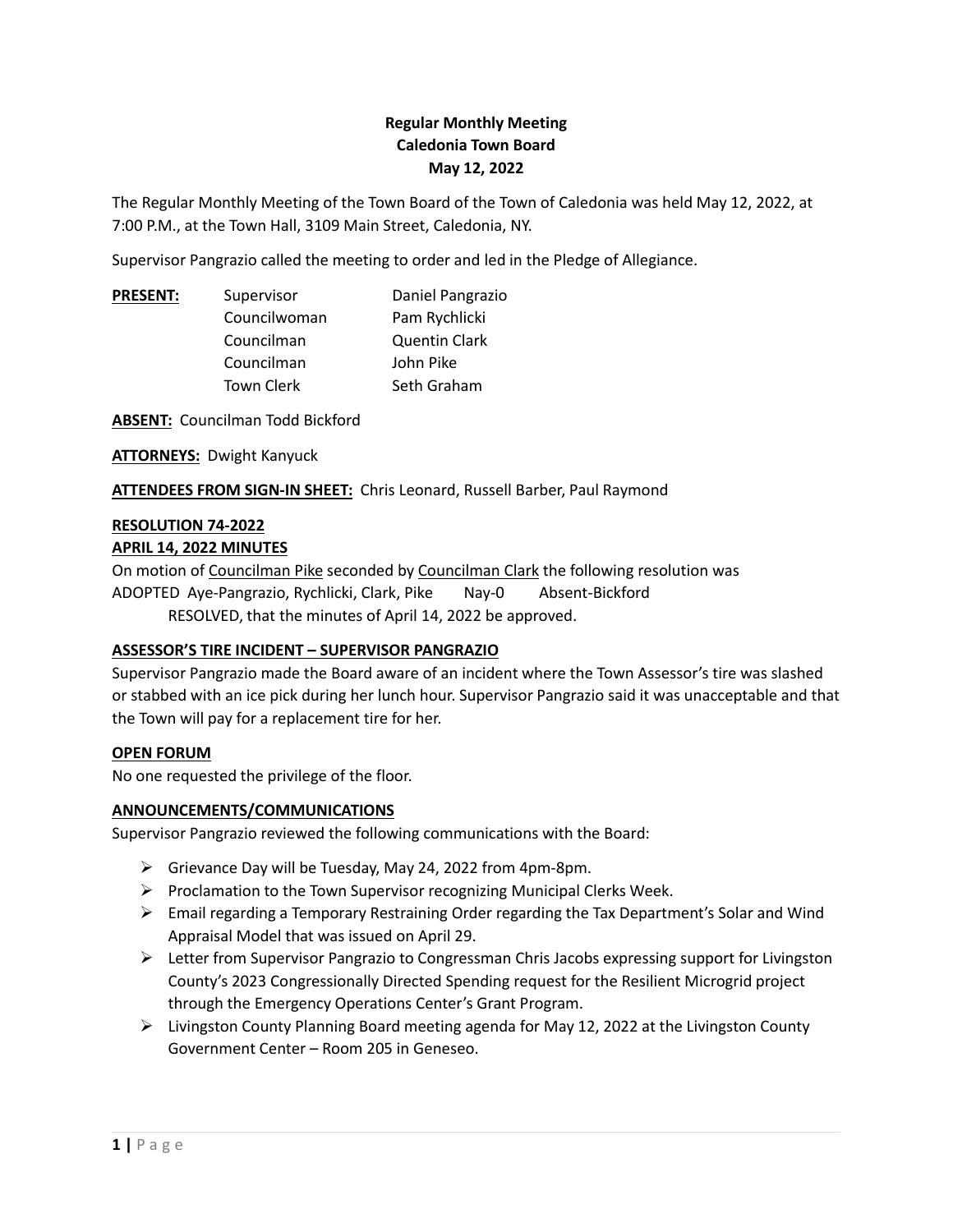# **DEPARTMENTS/COMMITTEES**

## **CODE ENFORCEMENT OFFICER – TOM PERKINS**

Code Enforcement Officer Tom Perkins was not required to attend tonight's meeting.

## **ATTORNEY DWIGHT KANYUCK**

Attorney Dwight Kanyuck updated the Board that the Town has asked for setbacks for Horseshoe Solar and has submitted comments for review. Kanyuck doesn't expect to see the project begin until Spring of 2023.

## **PLANNING BOARD – PAM RYCHLICKI**

Councilwoman Rychlicki updated the Board on the following:

- $\triangleright$  A public hearing was held for Don & Vicki Fox for their subdivision. The subdivision was approved.
- $\triangleright$  Dimension Solar's application was deemed "complete", and the Town of Caledonia is the Lead Agent.
- $\triangleright$  The Planning Board meeting has been moved to Wednesday, May 18, 2022.

## **BUILDINGS & GROUNDS – SUPERVISOR PANGRAZIO**

Supervisor Pangrazio updated the Board on the following:

- $\triangleright$  Steele Construction repaired damaged roofing on the Town office building. They also unclogged and cleaned out the roof drain, repaired damaged flashing, and added new sealant.
- $\triangleright$  The Town has accepted the quote for painting the façade and rear of the building from Stafford Painters.
- $\triangleright$  The Town has accepted the quote from Rochester Colonial to install handicap accessible doors at the Town Hall.

## **HIGHWAY DEPARTMENT – SUPERVISOR PANGRAZIO**

Highway Superintendent Mark Schoeder was unable to attend tonight's meeting. Supervisor Pangrazio updated the Board on the projects the Highway Crew has been working on:

- $\triangleright$  Cleaned ditch and installed driveway pipe on Black Street for Stein's.
- $\triangleright$  Took plow frames of trucks and put all snow equipment away.
- Changed cross-over pipe on McGovern Road and cut trees and brush off hill.
- $\triangleright$  Hauled gravel to Huston Road for the Town of Geneseo.
- $\triangleright$  Paved River Road, Batzing Road and the east end of Black Street Road.
- $\triangleright$  Mowing roadsides.
- $\triangleright$  General maintenance on the equipment.
- $\triangleright$  Weed eat and spray around the shop and cemetery.
- $\triangleright$  Plans to surface treat Feeley Road on the North end and Cold Springs Road on May 19<sup>th</sup>. .
- $\triangleright$  Plans to help the Village with paving Church Street and installing a water line.
- $\triangleright$  Trim brush and trees near signs and straighten signs.
- $\triangleright$  Put shoulders on the roads that were paved.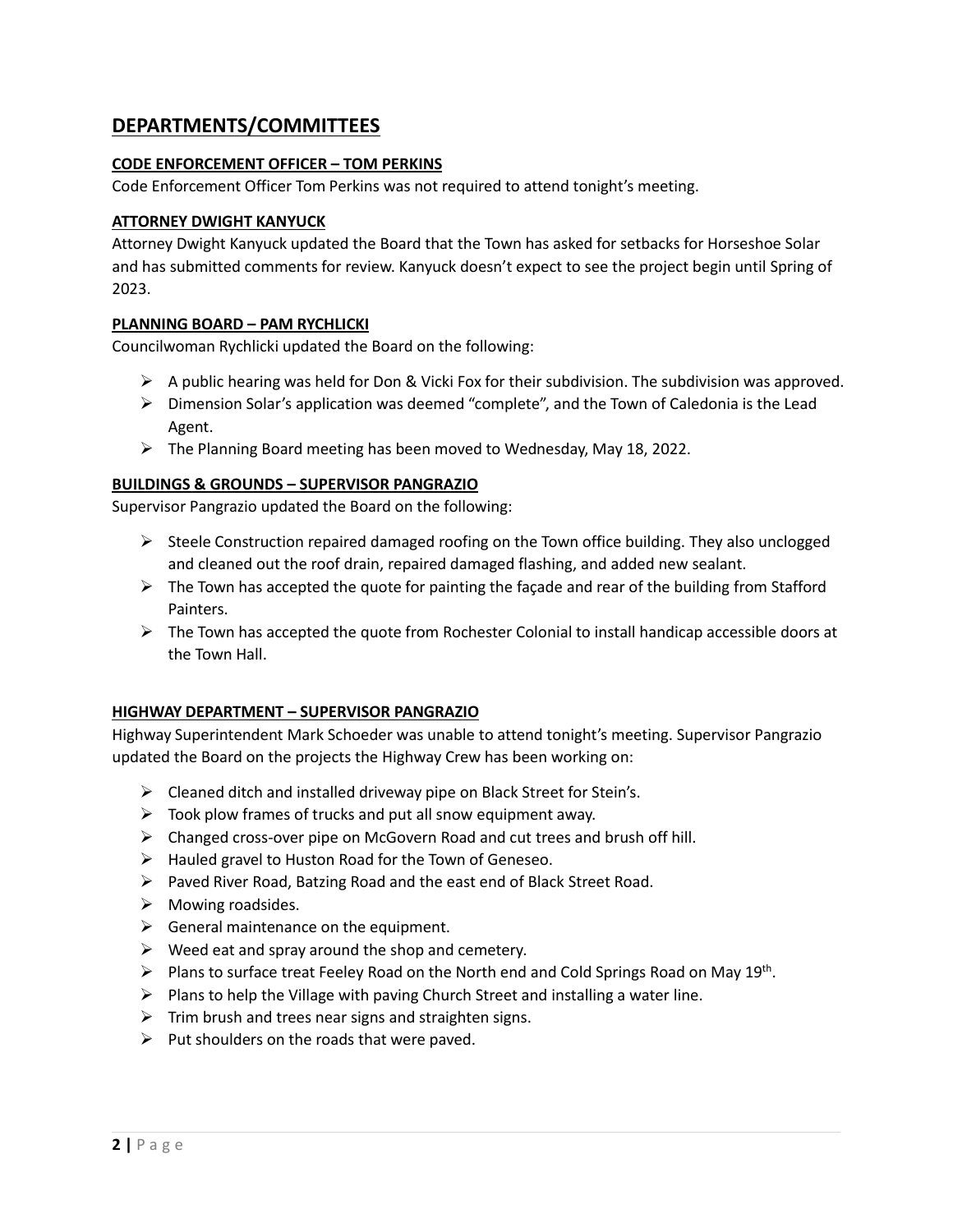## **TOWN CLERK'S MONTHLY REPORT – APRIL 2022**

| Account#          | <b>Account Description</b>                                                 | <b>Fee Description</b>      | Qty                                 | <b>Local Share</b> |
|-------------------|----------------------------------------------------------------------------|-----------------------------|-------------------------------------|--------------------|
| A1255             | Conservation                                                               | Conservation                | 13                                  | 51.60              |
|                   | Marriage Lic.                                                              | <b>MARRIAGE LICENSE FEE</b> | $\overline{2}$                      | 35.00              |
|                   | <b>MISCELLANEOUS</b>                                                       | <b>Marriage Certificate</b> | 1                                   | 10.00              |
|                   |                                                                            |                             | Sub-Total:                          | \$96.60            |
| A1603             | <b>MISCELLANEOUS CASH</b>                                                  | <b>Death Certificates</b>   | 3                                   | 30.00              |
|                   |                                                                            |                             | Sub-Total:                          | \$30.00            |
| A2130             | <b>MISCELLANEOUS CASH</b>                                                  | Landfill - \$10.00          | 175                                 | 1,750.00           |
|                   |                                                                            |                             | Sub-Total:                          | \$1,750.00         |
| A2544             | Dog Licensing                                                              | Female, Spayed              | 8                                   | 48.00              |
|                   |                                                                            | Female, Unspayed            | 1                                   | 12.00              |
|                   |                                                                            | Male, Neutered              | 13                                  | 78.00              |
|                   |                                                                            | Male, Unneutered            | 4                                   | 48.00              |
|                   | Late Fee                                                                   | Late Fee                    | $\overline{2}$                      | 10.00              |
|                   |                                                                            |                             | Sub-Total:                          | \$196.00           |
| B <sub>2110</sub> | <b>PLANNING/ZONING</b>                                                     | <b>Building Permits</b>     | 5                                   | 200.00             |
|                   |                                                                            |                             | Sub-Total:                          | \$200.00           |
|                   |                                                                            |                             | <b>Total Local Shares Remitted:</b> | \$2,272.60         |
| Amount paid to:   | NYS Ag. & Markets Animal Population Control Fund <b>Fig. 1000</b> Ag. 2010 |                             |                                     | 36.00              |
| Amount paid to:   | NYS Environmental Conservation                                             |                             |                                     | 3,568.40           |
| Amount paid to:   |                                                                            |                             |                                     | 45.00              |
|                   | <b>Total State, County &amp; Local Revenues:</b><br>\$5,922.00             |                             | <b>Total Non-Local Revenues:</b>    | \$3,649.40         |

# **RESOLUTION 75-2022**

# **CLERK'S REPORT**

On motion of Councilman Pike seconded by Councilman Clark the following resolution was ADOPTED Aye-Pangrazio, Rychlicki, Clark, Pike Nay-0 Absent-Bickford RESOLVED, that the Clerk's monthly report is approved as presented.

## **WATER REQUEST FOR GRANEY & MCINTYRE RD – SUPERVISOR PANGRAZIO**

Supervisor Pangrazio updated the Board that there are a few individuals asking for water on parts of Graney and McIntyre Road. Livingston County Water & Sewer will be sending out a survey to the homeowners in the Town to see if there is enough support for the project.

# **OLD BUSINESS**

## **MEMORIAL DAY – SUPERVISOR PANGRAZIO**

Supervisor Pangrazio updated the Board that two new flags (one 5x8 and one 3x5) have been ordered for Memorial Day. A 3x6 bunting was also ordered for the front of the Town Hall.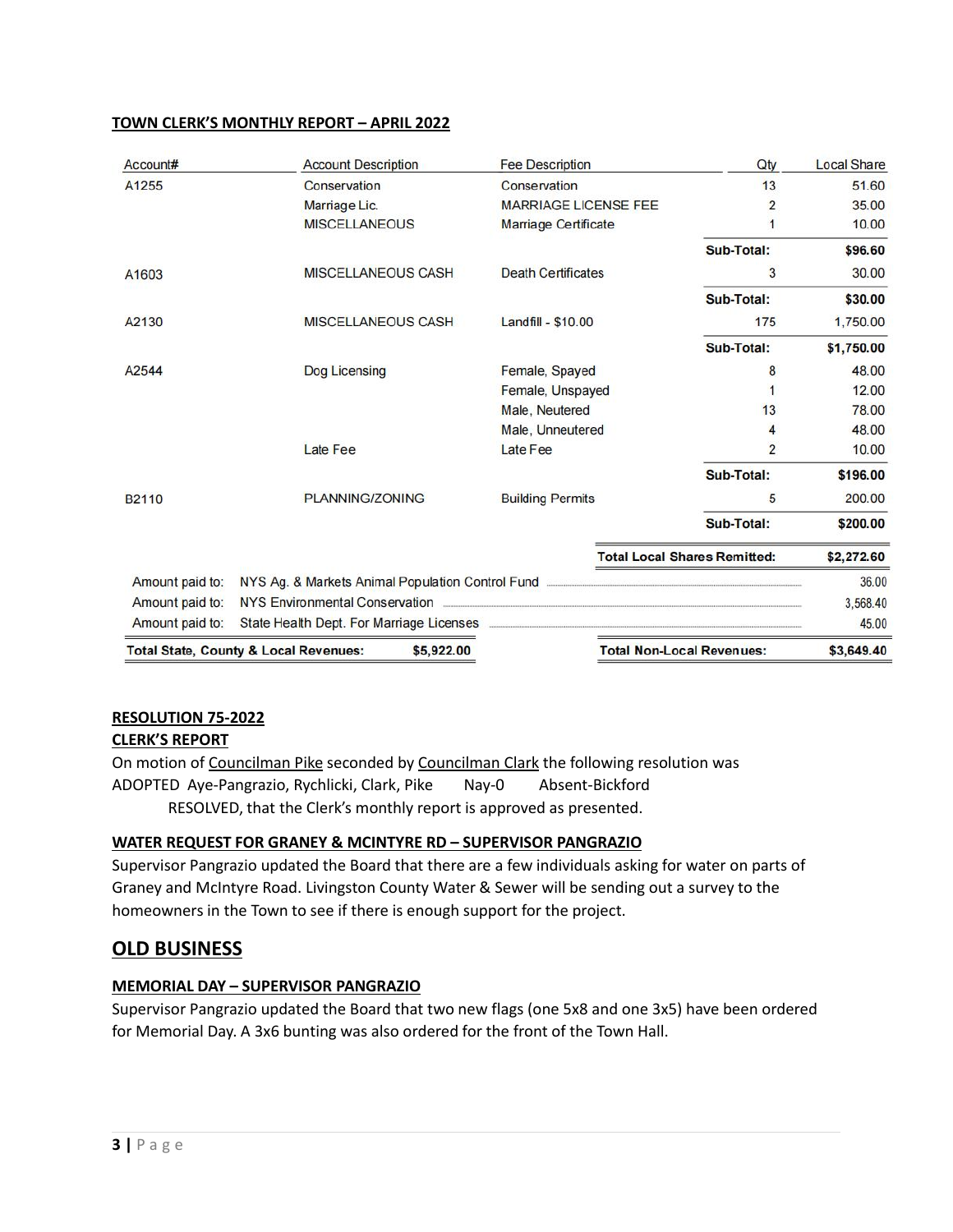# **NEW BUSINESS**

### **RESOLUTION 76-2022**

### **RECOGNITION OF MUNICIPAL CLERK'S WEEK**

On motion of Councilman Pike seconded by Councilman Clark the following resolution was ADOPTED Aye-Pangrazio, Rychlicki, Clark, Pike Nay-0 Absent-Bickford

RESOLVED, that Supervisor Pangrazio will sign the Proclamation for the 53<sup>rd</sup> Annual Professional Municipal Clerk's Week.

# Proclamation

## 53rd ANNUAL PROFESSIONAL MUNICIPAL CLERKS WEEK May 1 - May 7, 2022

Whereas, The Office of the Professional Municipal Clerk, a time honored and vital part of local government exists throughout the world, and

Whereas, The Office of the Professional Municipal Clerk is the oldest among public servants, and

Whereas, The Office of the Professional Municipal Clerk provides the professional link between the citizens, the local governing bodies and agencies of government at other levels, and

Whereas, Professional Municipal Clerks have pledged to be ever mindful of their neutrality and impartiality, rendering equal service to all.

Whereas, The Professional Municipal Clerk serves as the information center on functions of local government and community.

Whereas, Professional Municipal Clerks continually strive to improve the administration of the affairs of the Office of the Professional Municipal Clerk through participation in education programs, seminars, workshops and the annual meetings of their state, provincial, county and international professional organizations.

Whereas, It is most appropriate that we recognize the accomplishments of the Offic of the Professional Municipal Clerk.

Now, Therefore, I, Daniel Pangrazio supervisor of Caledonia do recognize the week of May 1 through May 7, 2022, as Professional Municipal Clerks Week, and further extend appreciation to our Professional Municipal Clerk,

Seth Graham and to all Professional Municipal Clerks for the viti services they perform and their exemplary dedication to the communities they represent.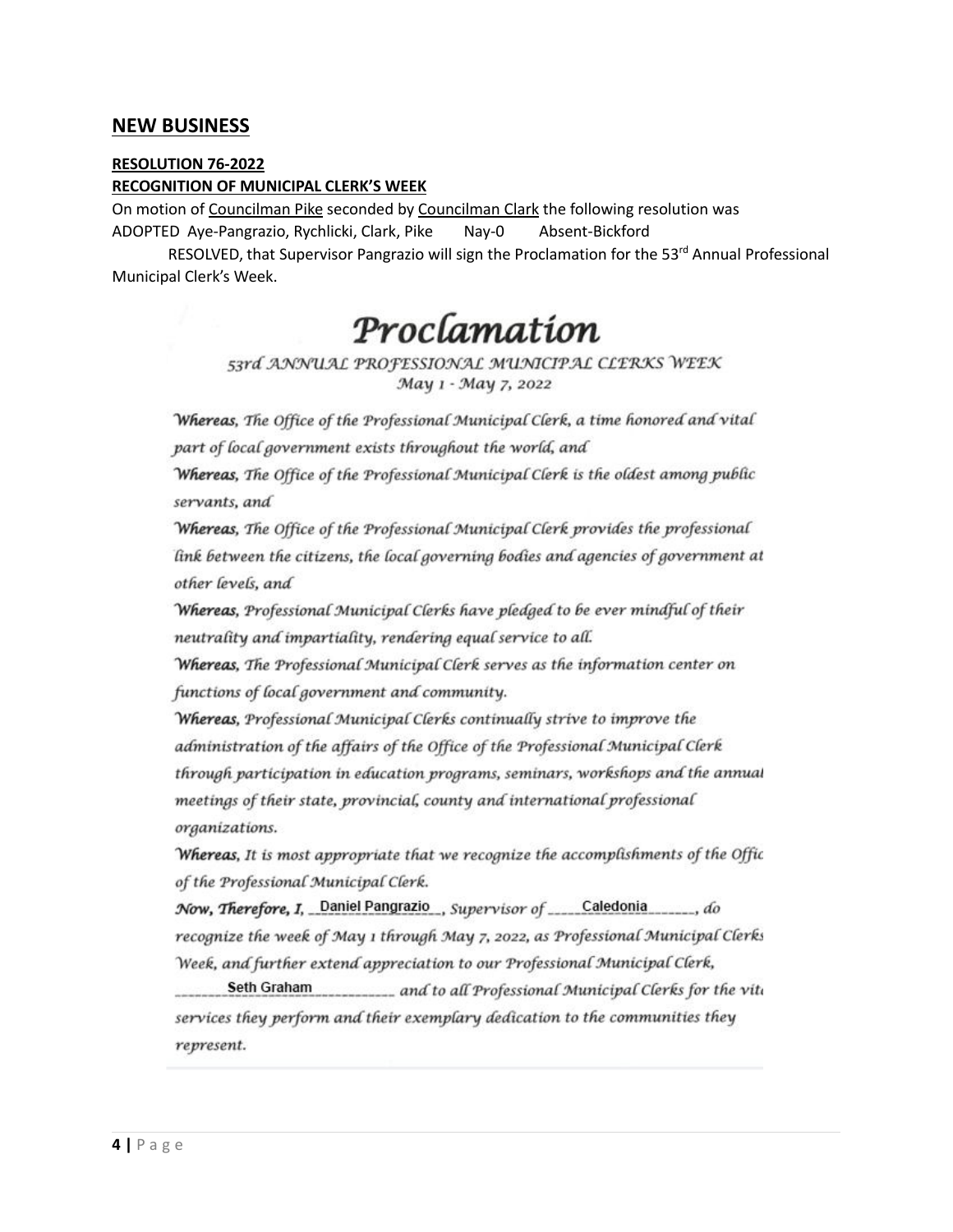## **RESOLUTION 77-2022**

## **BUDGET AMENDMENT – A1220.120 – SUPERVISOR'S CLERK PERSONEL SERVICES**

On motion of Councilman Clark seconded by Councilman Pike the following resolution was ADOPTED Aye-Pangrazio, Rychlicki, Clark, Pike Nay-0 Absent-Bickford RESOLVED, that the following Budget Amendment be made:

| <b>ACCOUNT</b>                                | <b>DEBIT</b> | <b>CREDIT</b> |
|-----------------------------------------------|--------------|---------------|
| A1220.110 - Supervisor's Clerk Personel Serv. | \$2,900.00   |               |
| A1220.120 – Supervisor's Clerk Personel Serv. |              | \$2,900.00    |

### **RESOLUTION 78-2022**

### **BUDGET AMENDMENT – A1220.400 – SUPERVISOR'S CONTRACTUAL**

On motion of Councilman Pike seconded by Councilwoman Rychlicki the following resolution was

ADOPTED Aye-Pangrazio, Rychlicki, Clark, Pike Nay-0 Absent-Bickford

RESOLVED, that the following Budget Amendment be made:

| ACCOUNT                                                                | <b>DFRIT</b> | <b>CREDIT</b> |
|------------------------------------------------------------------------|--------------|---------------|
| A1220.110 – Supervisor's Clerk Personel Serv. $\frac{1}{2}$ \$4,033.36 |              |               |
| A1220.400 – Supervisor's Contr.                                        |              | \$4,033.36    |

# **APPOINTING KATHY RAYMOND AS 2 nd DEPUTY TO CLERK**

Town Clerk Seth Graham appointed Kathy Raymond as his 2<sup>nd</sup> Deputy Clerk. Kathy will be able to help with dog licenses and fishing licenses as needed.

## **APPOINTING LAURIE SATTORA AS 2 nd SUPERVISOR'S CLERK**

Supervisor Daniel Pangrazio appointed Laurie Sattora as his 2<sup>nd</sup> Supervisor's Clerk. Laurie will be working on Solar related tasks.

### **RESOLUTION 79-2022**

## **BUDGET AMENDMENT – A1620.200 – BUILDINGS EQUIPMENT CONTRACTUAL**

On motion of Councilman Clark seconded by Councilman Pike the following resolution was ADOPTED Aye-Pangrazio, Rychlicki, Clark, Pike Nay-0 Absent-Bickford

RESOLVED, that the following Budget Amendment be made for the new handicap accessible front door:

| <b>ACCOUNT</b>                         | <b>DEBIT</b> | <b>CREDIT</b> |
|----------------------------------------|--------------|---------------|
| A4089 – Federal Aid                    | \$8,244.00   |               |
| A1620.200 - Buildings Equipment Contr. |              | \$8,244.00    |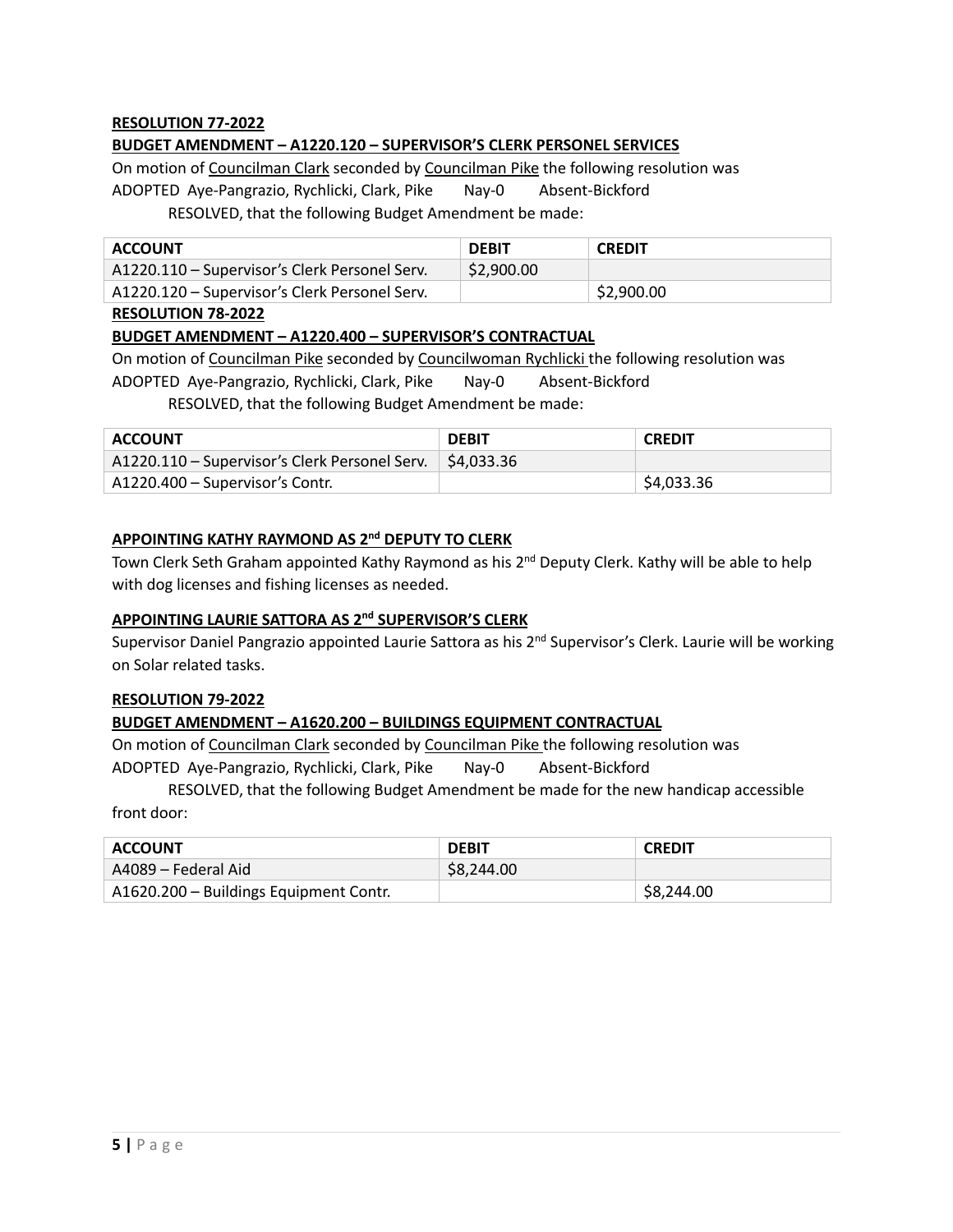### **RESOLUTION 80-2022**

### **BUDGET AMENDMENT – A1320.400 – AUDITOR CONTRACTUAL**

On motion of Councilman Clark seconded by Councilman Pike the following resolution was ADOPTED Aye-Pangrazio, Rychlicki, Clark, Pike Nay-0 Absent-Bickford RESOLVED, that the following Budget Amendment be made:

| <b>ACCOUNT</b>             | <b>DEBIT</b> | <b>CREDIT</b> |
|----------------------------|--------------|---------------|
| A4089 – Federal Aid        | \$850.00     |               |
| A1320.400 – Auditor Contr. |              | \$850.00      |

### **RESOLUTION 81-2022**

### **BUDGET AMENDMENT – A1420.400 – ATTORNEY CONTRACTUAL**

On motion of Councilman Clark seconded by Councilman Pike the following resolution was

ADOPTED Aye-Pangrazio, Rychlicki, Clark, Pike Nay-0 Absent-Bickford

RESOLVED, that the following Budget Amendment be made:

| <b>ACCOUNT</b>                   | <b>DEBIT</b> | <b>CREDIT</b> |
|----------------------------------|--------------|---------------|
| A2770 - Miscellaneous Revenue    | \$10,815,00  |               |
| A1420.400 - Attorney Contractual |              | \$10,815.00   |

### **RESOLUTION 82-2022**

### **BUDGET AMENDMENT – B5020.400 – ENGINEERING FOR TRANSPORTATION**

On motion of Councilman Clark seconded by Councilman Pike the following resolution was ADOPTED Aye-Pangrazio, Rychlicki, Clark, Pike Nay-0 Absent-Bickford RESOLVED, that the following Budget Amendment be made:

| ACCOUNT                                    | <b>DFRIT</b> | <b>CREDIT</b> |
|--------------------------------------------|--------------|---------------|
| B2770 - Miscellaneous Revenue              | \$1.709.84   |               |
| B5020.400 - Engineering for Transportation |              | \$1,709.84    |

### **DISCUSSION ON BRUSH – COUNCILMAN PIKE**

Councilman Pike asked about the possibility of having the Highway Department haulthe brush to another location for free. Supervisor Pangrazio will discuss with Highway Superintendent Mark Schroeder.

#### **REVIEW OF SUPERVISOR'S REPORT**

All Board Members have received via e-mail prior to the Board Meeting copies of the Monthly Supervisor's Report which incudes up-to-date Trial Balances and Budget to Actual revenues and expenditures. All Board Members signed off on all reports.

## **RESOLUTION 83-2022 PAYMENT OF BILLS**